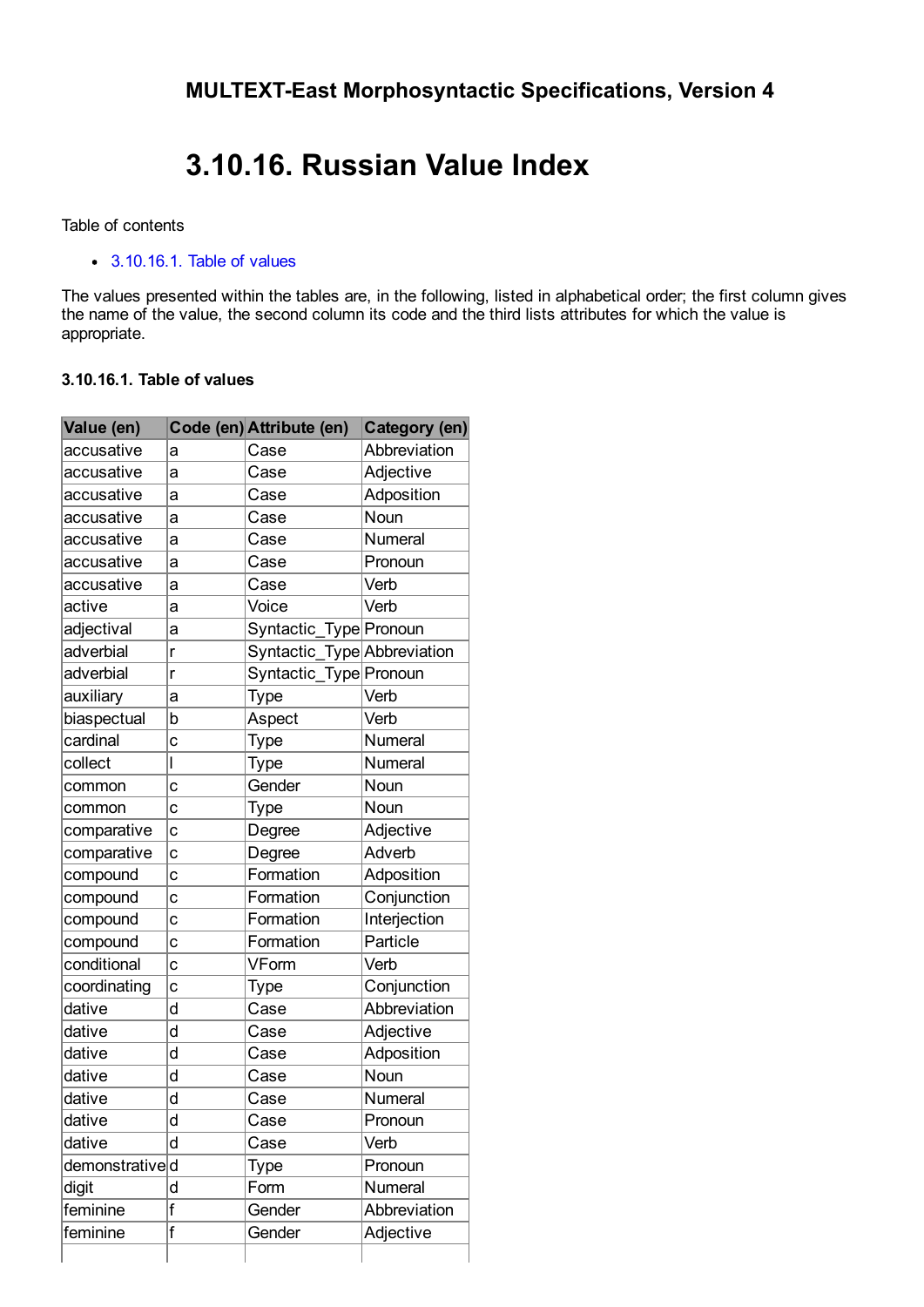| feminine      | f  | Gender              | Noun         |
|---------------|----|---------------------|--------------|
| feminine      | f  | Gender              | Numeral      |
| feminine      | f  | Gender              | Pronoun      |
| feminine      | f  | Gender              | Verb         |
| first         | 1  | Person              | Pronoun      |
| first         | 1  | Person              | Verb         |
| full-art      | f  | <b>Definiteness</b> | Adjective    |
| full-art      | f  | <b>Definiteness</b> | Verb         |
| future        | f  | <b>Tense</b>        | Verb         |
| genitive      | g  | Case                | Abbreviation |
| genitive      | g  | Case                | Adjective    |
| genitive      | g  | Case                | Adposition   |
| genitive      | g  | Case                | Noun         |
| genitive      | g  | Case                | Numeral      |
| genitive      | g  | Case                | Pronoun      |
| genitive      | g  | Case                | Verb         |
| gerund        | g  | VForm               | Verb         |
| imperative    | m  | VForm               | Verb         |
| indefinite    | i  | Type                | Pronoun      |
| indicative    | i  | VForm               | Verb         |
| infinitive    | 'n | VForm               | Verb         |
| instrumental  | i  | Case                | Abbreviation |
| instrumental  | i  | Case                | Adjective    |
| instrumental  | i  | Case                | Adposition   |
| instrumental  | i  | Case                | Noun         |
| instrumental  | i  | Case                | Numeral      |
| instrumental  | İ  | Case                | Pronoun      |
| instrumental  | İ. | Case                | Verb         |
| interrogative | q  | Type                | Pronoun      |
| letter        |    | Form                | Numeral      |
| locative      |    | Case                | Abbreviation |
| locative      |    | Case                | Adjective    |
| locative      |    | Case                | Adposition   |
| locative      |    | Case                | Noun         |
| locative      |    |                     | Numeral      |
|               |    | Case                |              |
| locative      |    | Case                | Pronoun      |
| locative      |    | Case                | Verb         |
| locative      |    | Case2               | Noun         |
| main          | m  | Type                | Verb         |
| masculine     | m  | Gender              | Abbreviation |
| masculine     | m  | Gender              | Adjective    |
| masculine     | m  | Gender              | Noun         |
| masculine     | m  | Gender              | Numeral      |
| masculine     | m  | Gender              | Pronoun      |
| masculine     | m  | Gender              | Verb         |
| medial        | m  | Voice               | Verb         |
| multiple      | m  | Type                | Numeral      |
| negative      | Z  | Sub_Type            | Conjunction  |
| negative      | Z  | Type                | Pronoun      |
| neuter        | n  | Gender              | Abbreviation |
| neuter        | n  | Gender              | Adjective    |
| neuter        | n  | Gender              | Noun         |
|               | n  | Gender              | Numeral      |
| neuter        |    |                     |              |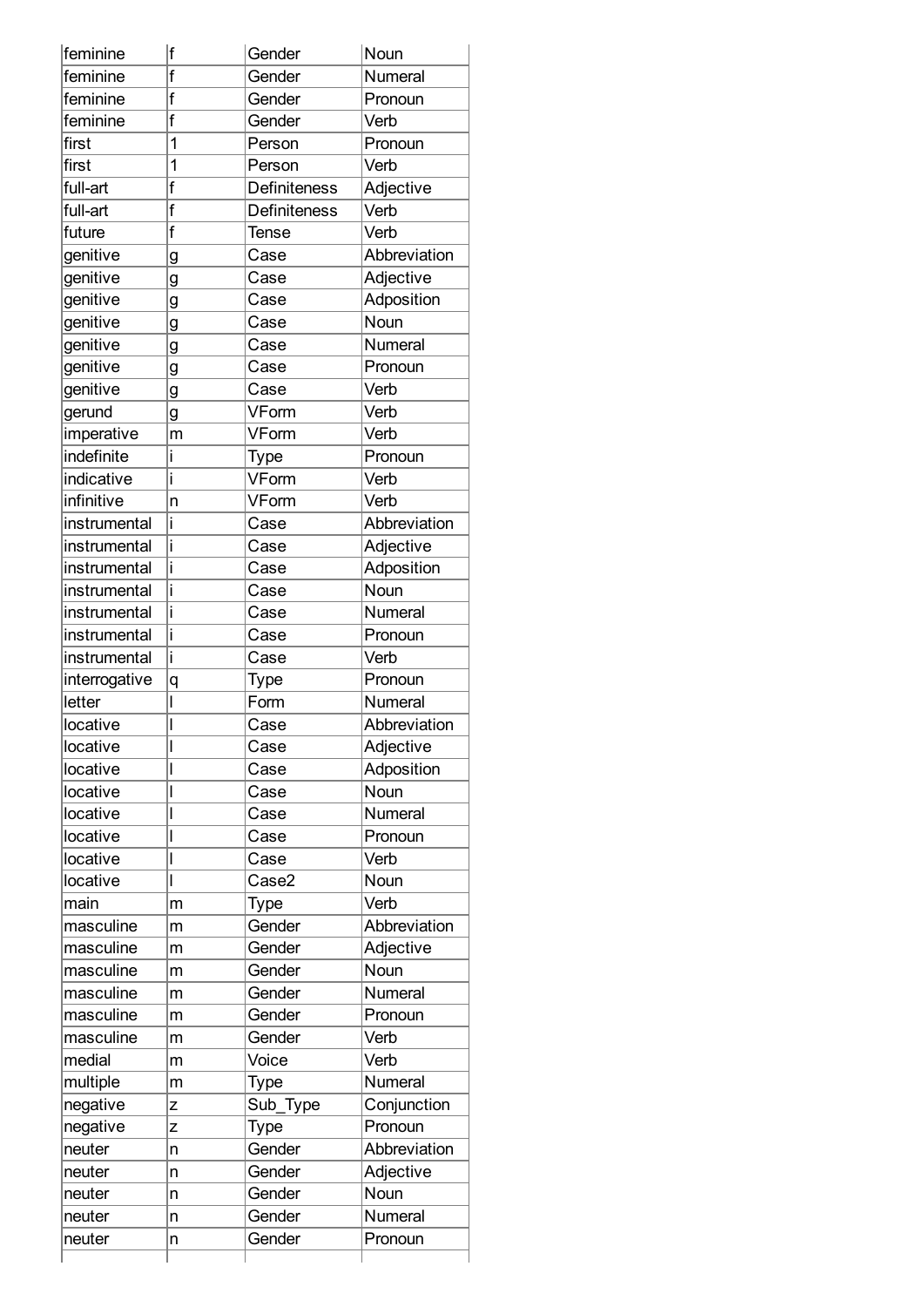| neuter        | $\overline{\mathsf{n}}$ | Gender                      | Verb         |
|---------------|-------------------------|-----------------------------|--------------|
| no            | n                       | Animate                     | Noun         |
| no            | 'n                      | Animate                     | Numeral      |
| no            | 'n                      | Animate                     | Pronoun      |
| nominal       | n                       | Syntactic_Type Abbreviation |              |
| nominal       | 'n                      | Syntactic_Type Pronoun      |              |
| nominative    | n                       | Case                        | Abbreviation |
| nominative    | 'n                      | Case                        | Adjective    |
| nominative    | 'n                      | Case                        | Noun         |
| nominative    | n                       | Case                        | Numeral      |
| nominative    | 'n                      | Case                        | Pronoun      |
| nominative    | n                       | Case                        | Verb         |
| nonspecific   | n                       | Type                        | Pronoun      |
| ordinal       | $\circ$                 | Type                        | Numeral      |
| participle    | p                       | VForm                       | Verb         |
| partitive     | р                       | Case2                       | Noun         |
| passive       | р                       | Voice                       | Verb         |
| past          | S                       | Tense                       | Verb         |
| paucal        | $\mathbf c$             | Number                      | Abbreviation |
| perfective    | e                       | Aspect                      | Verb         |
| personal      |                         | Type                        | Pronoun      |
| plural        | р                       | Number                      | Abbreviation |
| plural        | p                       | <b>Number</b>               | Adjective    |
| plural        | p                       | Number                      | Noun         |
|               | p                       |                             |              |
| plural        | p                       | Number                      | Numeral      |
| plural        | р                       | Number                      | Pronoun      |
| plural        | p                       | Number                      | Verb         |
| positive      | p                       | Degree                      | Adjective    |
| positive      | p                       | Degree                      | Adverb       |
| positive      | p                       | Sub_Type                    | Conjunction  |
| possessive    | S                       | Type                        | Adjective    |
| possessive    | S                       | Type                        | Pronoun      |
| preposition   | p                       | Type                        | Adposition   |
| present       | p                       | Tense                       | Verb         |
| progressive   | p                       | Aspect                      | Verb         |
| proper        | р                       | Type                        | Noun         |
| qualificative | f                       | Type                        | Adjective    |
| reflexive     | X                       | Type                        | Pronoun      |
| relative      | r                       | Type                        | Pronoun      |
| roman         | r                       | Form                        | Numeral      |
| second        | $\overline{2}$          | Person                      | Pronoun      |
| second        | $\overline{2}$          | Person                      | Verb         |
| sentence      | p                       | Coord_Type                  | Conjunction  |
| short-art     | S                       | Definiteness                | Adjective    |
| short-art     | S                       | <b>Definiteness</b>         | Verb         |
| simple        | S                       | Formation                   | Adposition   |
| simple        | S                       | Formation                   | Conjunction  |
| simple        | S                       | Formation                   | Interjection |
| simple        | S                       | Formation                   | Particle     |
| singular      | $\mathbf s$             | Number                      | Abbreviation |
| singular      | S                       | Number                      | Adjective    |
| singular      | S                       | Number                      | Noun         |
| singular      | S                       | Number                      | Numeral      |
| singular      | S                       | Number                      | Pronoun      |
|               |                         |                             |              |